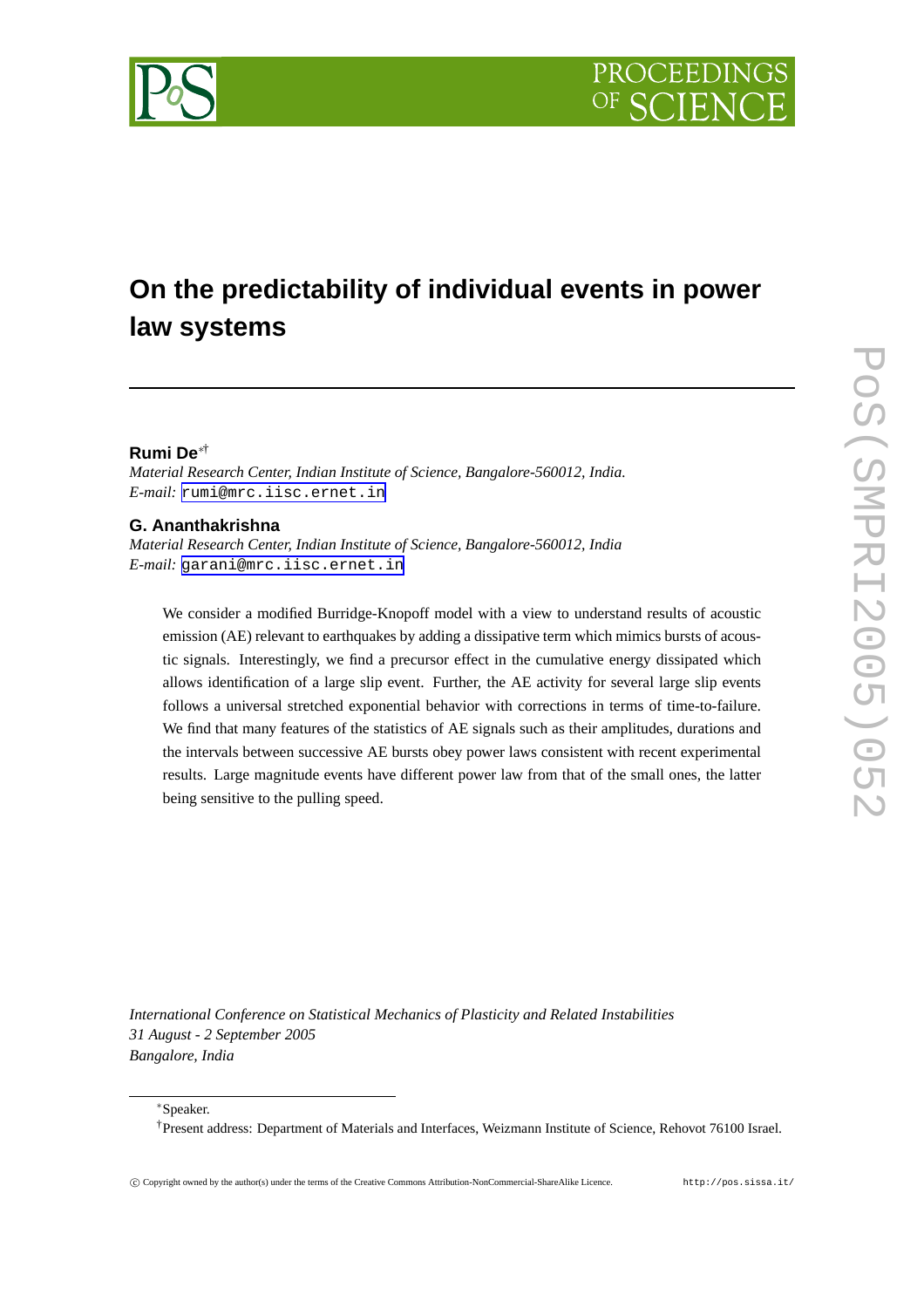## **1. Introduction**

Causes of failure of materials and the possibility of predicting them is of interest in science and engineering (electrical breakdown, fracture of laboratory samples to engineering structures, etc). This is particularly important in seismology due to the enormous damage earthquakes can cause. Indeed, predicting earthquakes has been of interest to geophysics for a long time. At a practical level, this amounts to identifying useful precursors at a statistically significant level. The absence of useful precursors could possibly arise due to the inherent limitations set by measurement processes [[1](#page-7-0)]. Even so, there has been records of individual earthquakes where precursor effects have been reported [\[1\]](#page-7-0). Some insight into the dynamics of earthquakes has been possible by mapping the problem to fracture processes. In the case of fracture, the nucleation and propagation of cracks culminates in the failure of the material. In such situations, the nondestructive nature of acoustic emission (AE) is a very convenient tool for studying the process as the emitted signals are sensitive to the microstructural changes taking place inside the system [[2,](#page-7-0) [3\]](#page-7-0). Such studies have shown that it is possible to follow the nucleation and growth of fracture by imaging the fracture process (through an inversion process of arrival times) [\[4\]](#page-8-0). In addition, the statistics of the AE signals exhibit a power law [\[2,](#page-7-0) [4,](#page-8-0) [5\]](#page-8-0) similar to the Gutenberg-Richters law for the magnitudes of earthquakes. One aim of these studies has been to look for precursor effects [[1,](#page-7-0) [6\]](#page-8-0). Thus, most laboratory studies on AE relevant to earthquake dynamics are on rock samples subjected slip with appropriate geometry [[3](#page-7-0)].

Apart from the power laws observed in AE signals during fracture, acoustic activity of unusually large number of situations exhibit power laws in systems as varied as volcanic activity [[7\]](#page-8-0), microfracturing process [\[8,](#page-8-0) [9\]](#page-8-0), collective dislocation motion [[10\]](#page-8-0) and martensitic transformation [[11\]](#page-8-0) to name a few. Though the general mechanism attributed to AE is the release of stored strain energy, the details are system specific. Thus, the ubiquity of the power law statistics of AE signals suggests that the details of the underlying processes are irrelevant. One framework which unifies such varied situations is that of the self-organized criticality (SOC) [\[12](#page-8-0)]. This approach has been successful in explaining the statistical self similarity of the seismic process reflected in the Gutenberg-Richter's law for earthquake magnitudes [[13\]](#page-8-0), as also the power laws in other systems [[7](#page-8-0), [8](#page-8-0), [9](#page-8-0), [10,](#page-8-0) [11](#page-8-0), [14\]](#page-8-0). However, given that earth is in a SOC state, at a conceptual level, doubts have been raised about the possibility of predicting an earthquake. A recent debate on this subject concluded that deterministic prediction of individual earthquakes is unrealistic [[15\]](#page-8-0). Clearly, the lack of predictability is applicable to all power law systems. However, in the general context of failure, time-to-failure models have been used for the prediction of failure [[16\]](#page-8-0). These models are thought to be applicable to earthquake like situations also. There are some theoretical efforts to look for precursor effects before the onset of large avalanches in SOC type models as well [[17,](#page-8-0) [18\]](#page-8-0).

The power law statistics of the AE signals (on rock samples) is believed to result from slip events. However, there are no phenomenological models that mimic AE bursts. One other interesting feature of earthquake magnitudes is the change in the power law exponent for small and large magnitudes [[19,](#page-8-0) [20](#page-8-0)]. Laboratory studies on AE signals on rock samples also appear to indicate such a change [\[21\]](#page-8-0). Finally, recent studies on AE also show that the exponent value is sensitive to the deformation rate [[22\]](#page-8-0). To the best of our knowledge, there has been no explanation of these observations. Here, we introduce an additional dissipative term into the Burridge-Knopoff (BK)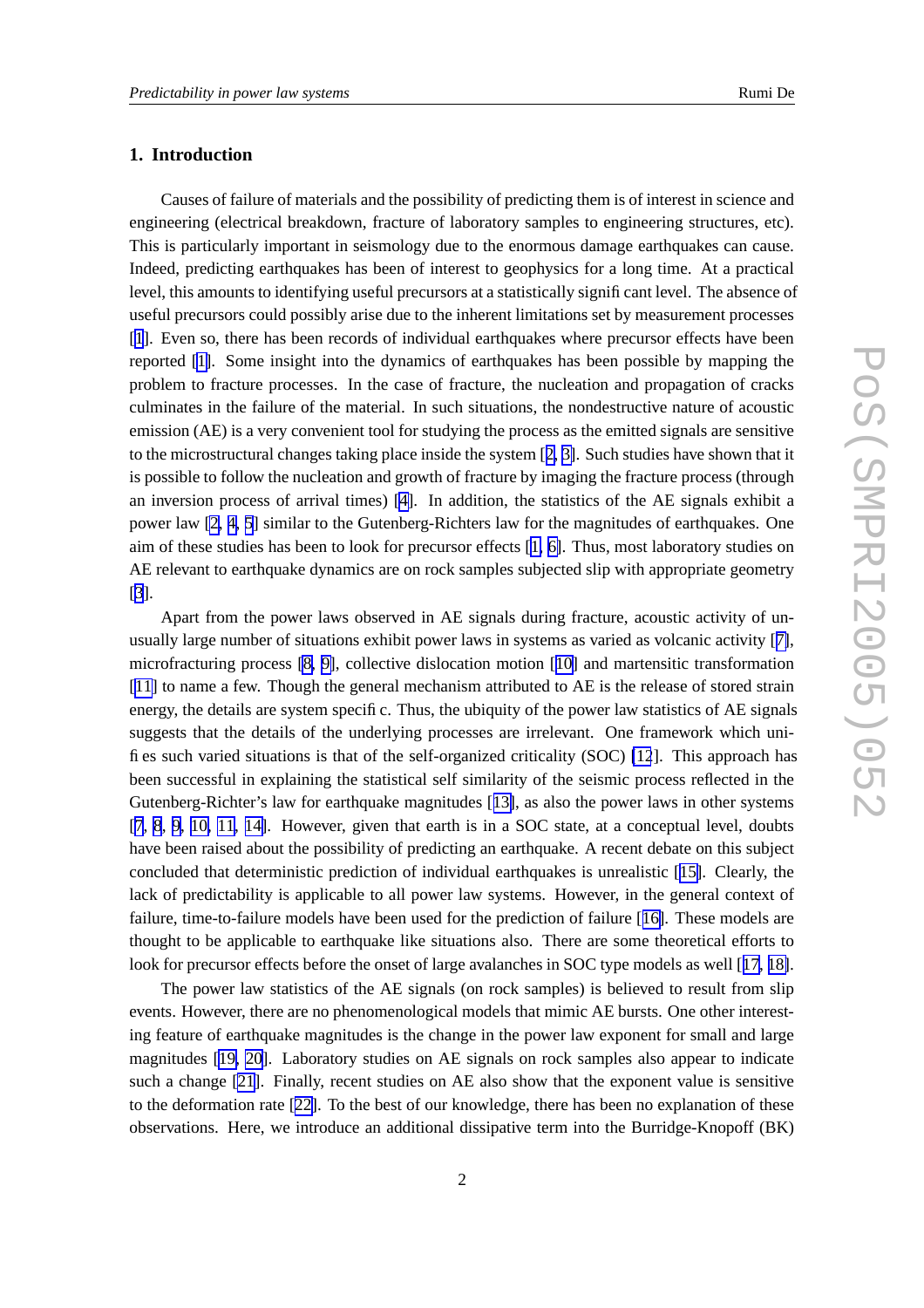

**Figure 1:** (a) The Burridge-Knopoff spring block model. (b)Friction laws: The coulomb friction law at zero velocity beyond which a smooth velocity weakening friction law (solid line). Dashed curve describes a creep branch with a similar velocity-weakening behavior.

model which captures the main features of AE signals. This also helps us to identify a possible precursory effect.

It is known that slip events result due to deformation and /or breaking of asperities resulting in an accelerated motion of the local areas of slip. Since AE is due to the release of the built-in strain energy as the system surmounts the threshold, we consider this accelerated motion during a local slip as responsible for acoustic emission. Such a rapid movement prevents the system from attaining a quasi-static equilibrium. This also implies that there are dissipative forces that resist this abrupt motion. We introduce the Rayleigh dissipation functional which depends on the gradient of the local strain rate [[23\]](#page-8-0) to account for the dissipation arising from the rapidly moving blocks in the BK model for earthquakes [[24,](#page-9-0) [25](#page-9-0)]. Indeed, such a dissipative term has been successful in explaining the power law statistics of the AE signals during martensitic transformation [[14\]](#page-8-0).

#### **2. Model**

The Burridge-Knopoff model for earthquakes [\[24](#page-9-0)] and its variants have been studied in detail by many authors [\[25\]](#page-9-0). It consists of a chain of blocks of mass *m* coupled to each other by coil springs of strength  $k_c$  and attached to a fixed surface by leaf springs of strength  $k_p$  (Fig. 1a). The blocks are in contact with a rough surface moving at constant speed *V*. The velocity-dependent friction force '*f*' operates between the blocks and the surface. We use two forms of frictional force schematically shown by the solid and dashed curves shown in Fig. 1b.

Here, we introduce an dissipation associated with the rapid slip events represented by the Rayleigh dissipative functional [[23\]](#page-8-0)  $R = \frac{\gamma_c}{2} \int (\frac{\partial u(x)}{\partial x})^2 dx$  $\frac{\dot{u}(x)}{\partial x}$ )<sup>2</sup>*dx*. Then, in the notation of Ref [[25\]](#page-9-0), the equations of motion can be written as

$$
\ddot{U}_j = l^2 (U_{j+1} - 2U_j + U_{j-1}) - U_j - \phi (2\alpha v + 2\alpha \dot{U}_j) + \gamma_c (\dot{U}_{j+1} - 2\dot{U}_j + \dot{U}_{j-1}), \qquad (2.1)
$$

where  $U_j$  is the dimensionless displacement of the  $j<sup>th</sup>$  block,  $v$  is the dimensionless pulling velocity, the ratio of the slipping time to the loading time,  $l^2 = k_c / k_p$  represent the stiffness ratio and the parameter describing the rate of velocity-weakening in the friction is  $\alpha$ , The last term arises from  $R(t)$ , the additional dissipative term introduced to mimic the AE bursts and  $\gamma_c$  is the scaled dissipation coefficient. ( The over dot refers to differentiation with respect to dimensionless time variable.)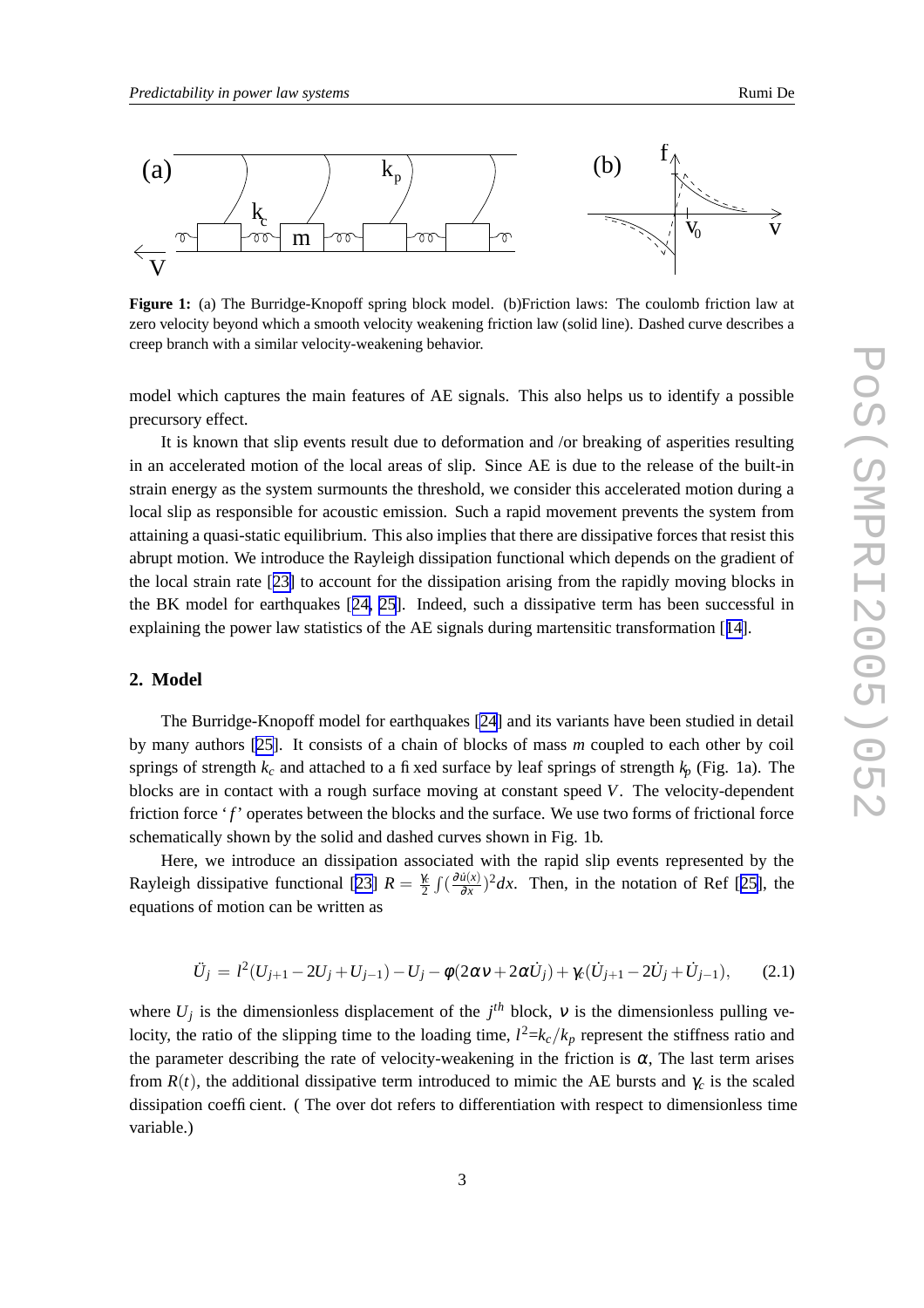#### **3. Results**

Simulations have been carried out using fourth-order Runge-Kutta method with open boundary condition. Random initial conditions are imposed. After discarding the initial transients, long data sets are recorded when the system has reached a stationary state. The parameters used here are  $l = 10$ ,  $\alpha = 2.5$ ,  $N = 100$  for two sets of values of  $v = 0.01$  and 0.001 for range of values of  $\gamma_c$ . The calculations have been carried out for both the frictional laws shown in Fig. 1b. In the creep case, the creep branch ends at a value of  $v \sim 10^{-7}$  beyond which the velocity weakening law operates. The modified BK model produces the same statistics of slip events as that without this term as long as the value of  $\gamma_c$  is small, typically  $\gamma_c < 0.5$ . The results presented here are for  $\gamma_c = 0.02$ .



**Figure 2:** (a) R(t) as a function of t. (b)  $logE_{ae}$  as a function of time t ( $\circ$ ) along with the fit (solid line) for the friction law with creep branch. Dashed line corresponds to the mean kinetic energy.

Since the rate of energy dissipated [[23\]](#page-8-0) due to local accelerating blocks is given by  $dE_{ae}/dt =$  $-2R(t)$ , we calculate  $R(t) = (\gamma_c/2) \sum_j (\dot{U}_j - \dot{U}_{j-1})^2$ . We find that the energy dissipated occurs in bursts which is similar to the acoustic emission signals. A plot of  $R(t)$  is shown in the Fig. 2a for the case when the frictional law has a creep branch. *A gradual increase in the activity of the energy dissipated can be seen to accelerate just prior to the occurrence of a 'large' slip event.* This feature is seen for all slip events of observable magnitude which we refer as large. This suggests that  $R(t)$ can be used as a precursor for the onset of a slip event observed in experiments on rock samples [[6](#page-8-0)]. As the energy dissipated is noisy, a better quantity for the analysis is the cumulative energy dissipated  $E_{ae}(t)$  ( $\propto \int_0^t R(t')dt'$ ). This grows in a stepped manner and as we approach a slip event,  $E_{ae}$ , increases rapidly with the steps becoming increasingly visible. A plot of  $logE_{ae}$  is shown in Fig. 2b along with a fit having the functional form (continuous line),

$$
logE_{ae}(t) = -a_1 t^{-\alpha_1} [1 - a_2 | (t - t_c) / t_c|^{-\alpha_2}].
$$
\n(3.1)

Here, the crucial parameter  $t_c$  is the time of occurrence of the event and  $t$  is time measured from some initial point after a slip event. The constants  $a_1, a_2, \alpha_1$  and  $\alpha_2$  are determined by a fit to the data. It is clear that the fit is striking. Given a reasonable stretch of the data, the initial increasing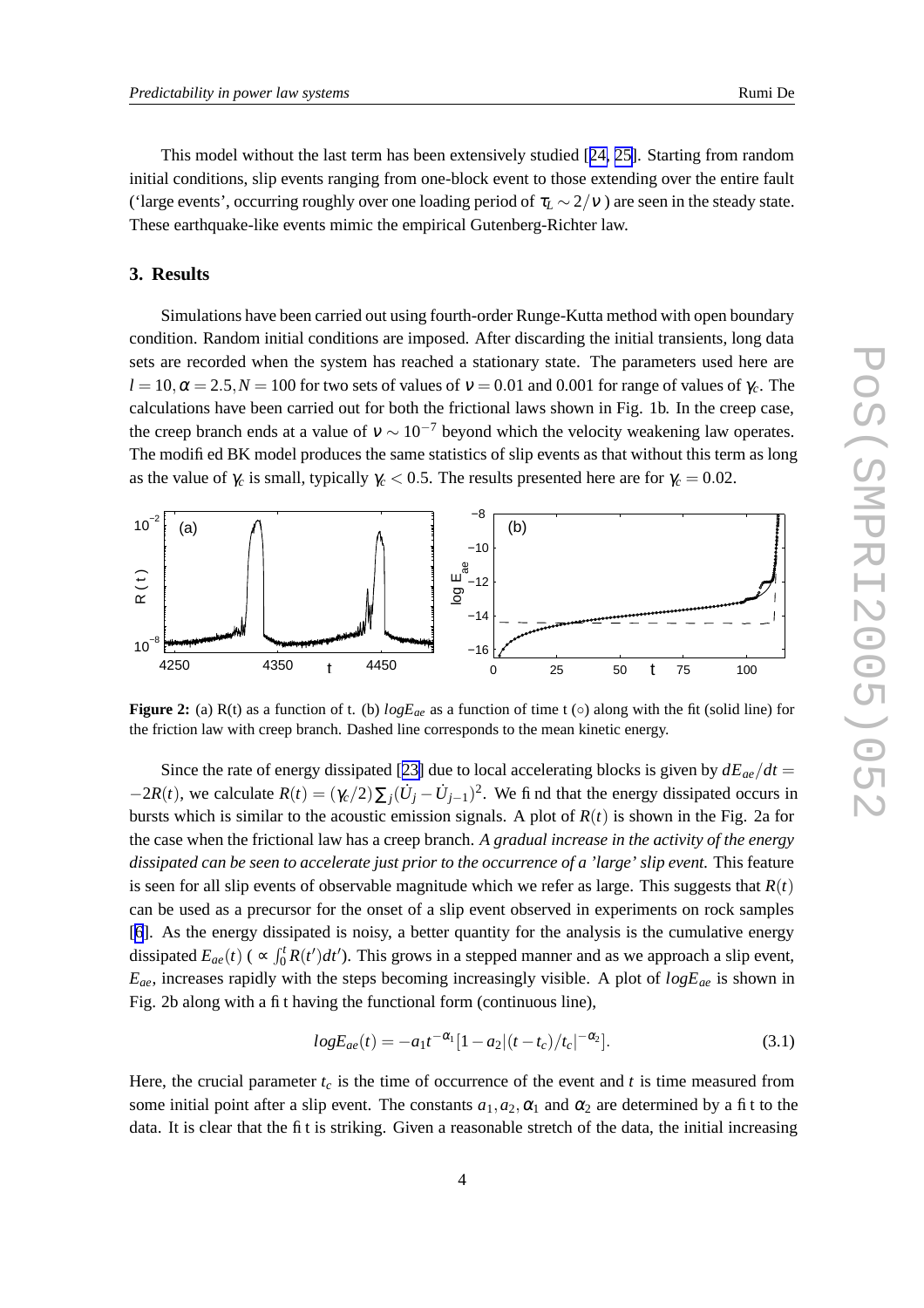

**Figure 3:** A plot of  $logE_{ae}^{-1}$  versus t. Inset shows the enlarged section at time  $t_1$  (−),  $t_2$  (−·) and  $t_3$  (solid line). Data shown  $\left(\cdot\right)$  is indistinguishable from the fit till  $t_3$ .

trend in  $logE_{ae}$  is easily fitted to a stretched exponential, i.e.,  $-a_1t^{-\alpha_1}$ . The second term is introduced to account for the observed rapid increase in the activity as we approach the time of failure. As the mean kinetic energy is a good indicator of the failure time, we have shown this by a dashed line. It is clear that the estimated *t<sup>c</sup>* agrees quite well with that of the mean kinetic energy.

A proper estimate of the warning time requires that the values of the four constants  $a_1, a_2, a_1$ and  $\alpha_2$  do not change in time significantly. Indeed, we find that these constants change very little given a data  $E_{ae}(t)$  over a reasonable initial stretch of time. Only  $t_c$  changes. Still, we are left with the problem of obtaining a best estimate of  $t_c$ . This is done as follows. Consider the plot of  $E_{ae}^{-1}(t)$ shown in Fig. 3. Given the data till  $t = t_1$  (the first arrow shown in Fig. 3), we find that the four parameters are already well determined (within a small error bar). A fit to Eq. (2) also gives  $t_c^{(1)}$  at  $t_1$ . One such curve is shown by a dashed line with the arrow shown at  $t_1$ . The value of  $t_c^{(1)}$ is only an estimate based on the data till *t*1. However, as time progresses, the data accumulated later usually deviates from the predicted curve beyond  $t_1$  if  $t_c^{(1)}$  is inaccurate. This is case for the fit till  $\eta$  and  $t_2$  for instance shown in Fig. 3. If on the other hand, the deviation of the predicted curve from the accumulated data decreases with passage of time within the error bar, then, the value of  $t_c$  is likely to be accurate. Indeed, the extrapolated (continuous) curve shown in Fig. 3 corresponding to data fit till  $t = t_3$  with the corresponding predicted  $t_c^{(3)}$  is seen to follow the data very well. (Usually, this is followed by a sudden decrease in  $E_{ae}^{-1}$  which is again an indication of a possible large event, but the general trend soon follows the extrapolated curve.) Then, one can take *t*<sup>3</sup> to be the warning time of the impending large event. From the data shown in Fig. 3, the actual  $t_c$  is 110.4 where as the predicted  $t_c$  is 111.6. Thus, the percentage error in the prediction of the onset of the a large event ∼ 1%. The power law nature of *Eae* also suggests that the approach to different events is universal. We find that the data corresponding to different events collapses into a single curve given by  $a_1^{-1}log[E_{ae}(0)/E_{ae}(\tau)] = \tau^{-\alpha_1}[1-a_2](\tau-1)^{-\alpha_2}] + a_1^{-1}logE_{ae}(0)$  in terms of  $\tau = t/t_c$ . This is shown in Fig. [4](#page-5-0) along with the fit for three different events.

For the Coulomb friction law, we find that  $R(t)$  is much more noisy. A plot of  $logE_{ae}$  for one large event is shown in Fig. [5.](#page-5-0) Following the same procedure, we find that we can fix only  $\alpha$ and  $\alpha_1$  reasonably well given an initial stretch of data. However, the parameters  $a_2$  and  $\alpha_2$  also converge within some error bar which is more than that for the creep case. Although, the changes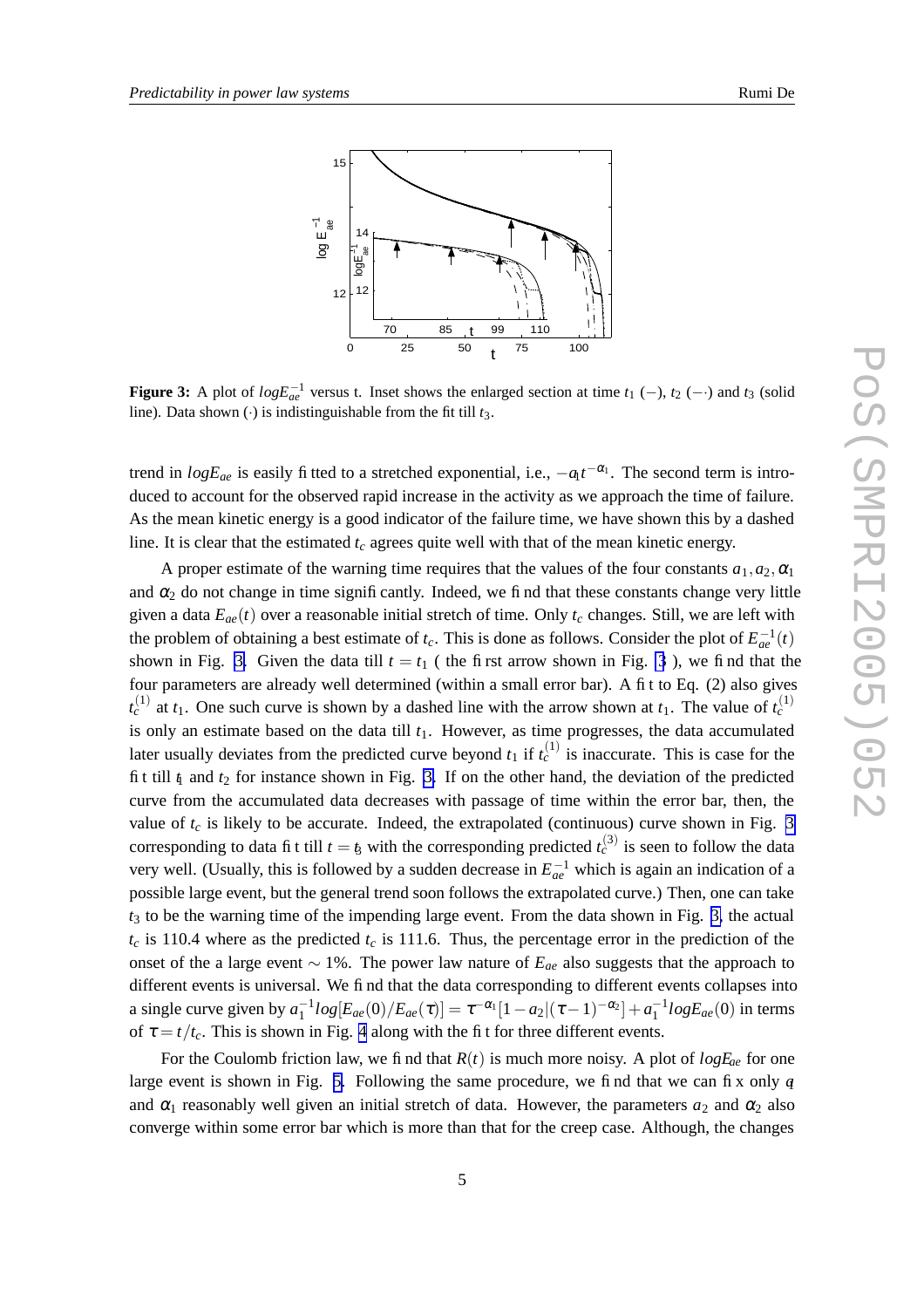<span id="page-5-0"></span>t



**Figure 4:** Collapsed data using  $a_1^{-1}log(E(0)/E(\tau))$  versus  $\tau$  for three different events along with the fit shown by  $( \circ )$  for friction law with creep.



**Figure 5:**  $logE_{ae}$  as a function of time t (◦) along with a fit (solid line) for the coulomb friction . Dashed line indicates the mean kinetic energy. The inset shows the collapsed curve for three different events along with a fit  $(○)$ .

in  $t_c$  with *t* is more than the previous case, the  $t_c$  is fixed the same way, but the error is larger than the previous case. The data along with the fit (up to the point shown by arrow) is clearly seen to mimic the rapid increase in  $logE_{ae}$ . The data collapse for several such curves (for  $a_1^{-1}log[E_{ae}(0)/E_{ae}(\tau)]$ ) is also shown in the inset along with the fit. (The scatter in the collapsed data is reasonable except for the initial part of the data.) However, we do find that this procedure does pose problems in a few specific set of events for which approach to the large event is very noisy.

We now consider the statistics of the energy bursts. The distribution of the magnitudes of *R*(*t*) shows a power law  $D(A) \sim A^{-m}$ , where  $D(A)$  is the number of events between *A* and  $A + dA$ . Instead of a single power law anticipated, we find that the distribution shows two regions, one for relatively smaller amplitudes and another for large values shown by two distinct plots in Fig. 6a. ( This is for the Coulomb frictional law for  $v = 0.01$ . Similar results are obtained when the frictional law has a creep branch.) The value of *m* for the small amplitudes region ( $< 10^{-4}$ ) is  $\sim$  1.78, significantly smaller than that of large amplitudes which is  $\sim$  2.09. This qualitative feature is consistent with the recent experimental results on rock samples [[21](#page-8-0)]. Indeed, this is similar to the well known observation in the case of seismic moments where a deviation from the power law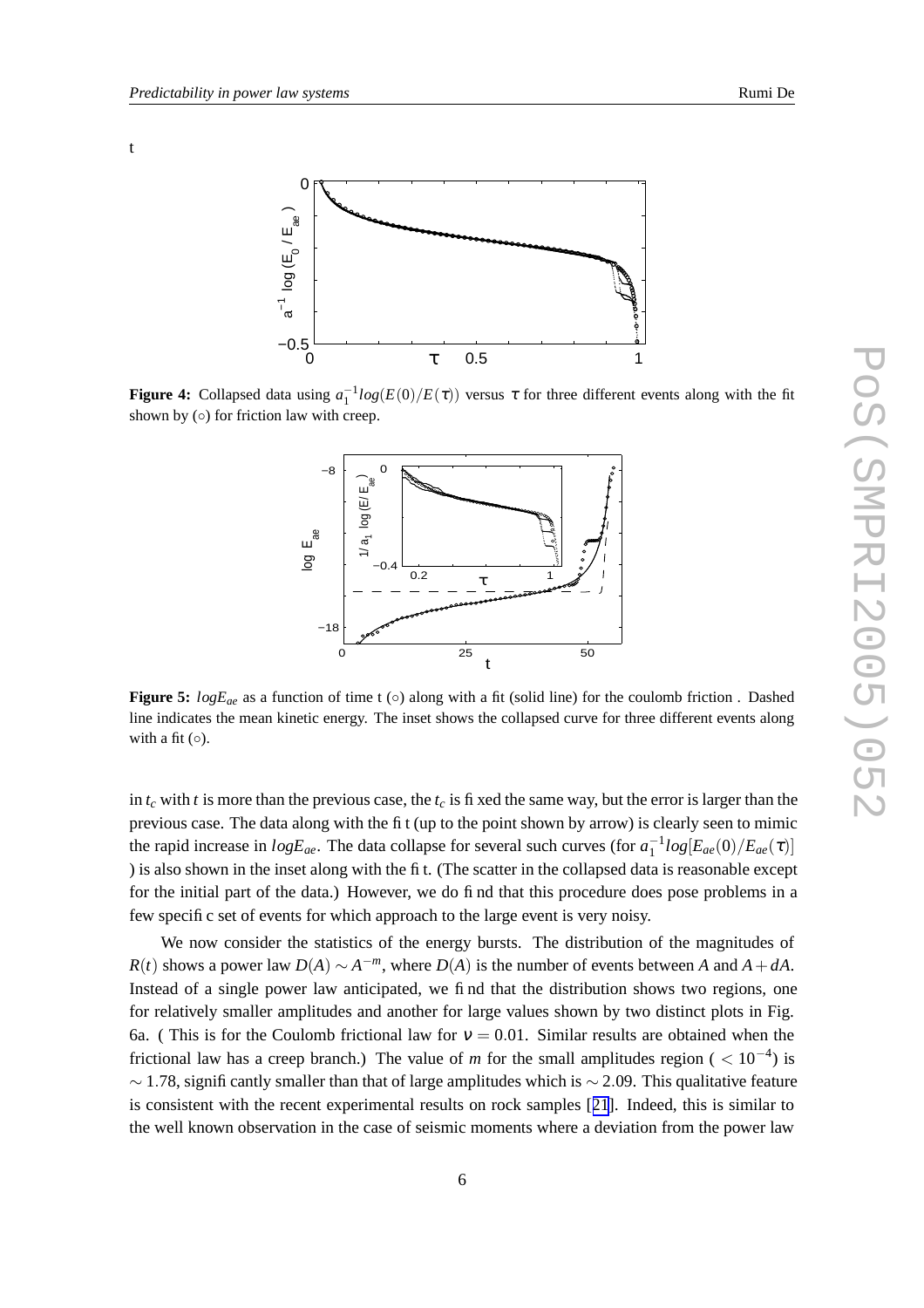

**Figure 6:** (a)Distribution of amplitude of  $R(A)$ ,  $D(A)$  versus A. ( $\diamond$ ) indicates small amplitudes and (o) shows large amplitudes for  $v = 0.01$ , (b) Distribution of time intervals of AE events and (c)  $D(A)$  versus A for  $v = 0.001$ , ( $\bullet$ ) corresponds to the small amplitudes and (o) that for large.

for lower magnitudes beyond a certain value ( $> 7.0$  on the Richter scale [[19,](#page-8-0) [20\]](#page-8-0)) is noted. Finally, one other quantity of interest is the time interval between the events which we have calculated. This is shown in Fig. 6b for  $v = 0.01$ . There appears to single power law with and exponent 2.6. However, there is considerable scatter in the mid region corresponding crossover in the power laws from small to large amplitude region. For smaller pulling speeds, we see two different scaling regimes as for the amplitude.

Recently Yabe et. al. [\[22](#page-8-0)] have noted that the exponent value in the small amplitude region increases with decreasing deformation rate in contrast to the large amplitude region. In order to check this, we have performed run for  $v = 0.001$  for which the data (for the Coulomb friction law ) is shown in Fig. 6c. While the exponent for small amplitude regimes is 1.91 higher than that for  $v = 0.01$ , the exponent for larger amplitudes is insensitive. This result can be physically explained by analyzing the influence of the pulling velocity on slip events of varying sizes. We first note that Rayleigh dissipation function is the gradient of local slipping rates. From the arguments presented in Ref. [\[25](#page-9-0)], one knows that the velocity of one block event is proportional to  $v$ . Further, as the neighboring blocks are at rest, the number of such events are fewer in proportion to the pulling speed, both of which are evident from Fig. 6a and Fig. 6c. When we consider the two block events, it clear that the difference in the velocities of the two blocks being of similar magnitude contributes very little and only edges contribute. In a similar way, it can be argued that for slip events of finite size, the extent of the contribution to  $R(t)$  is decided by the ruggedness of the velocity profile within the slipping region; it is lower if the velocity is smoother. The ruggedness of the velocity profile, however, is itself decided by how much time the system gets to 'relax'. At lower pulling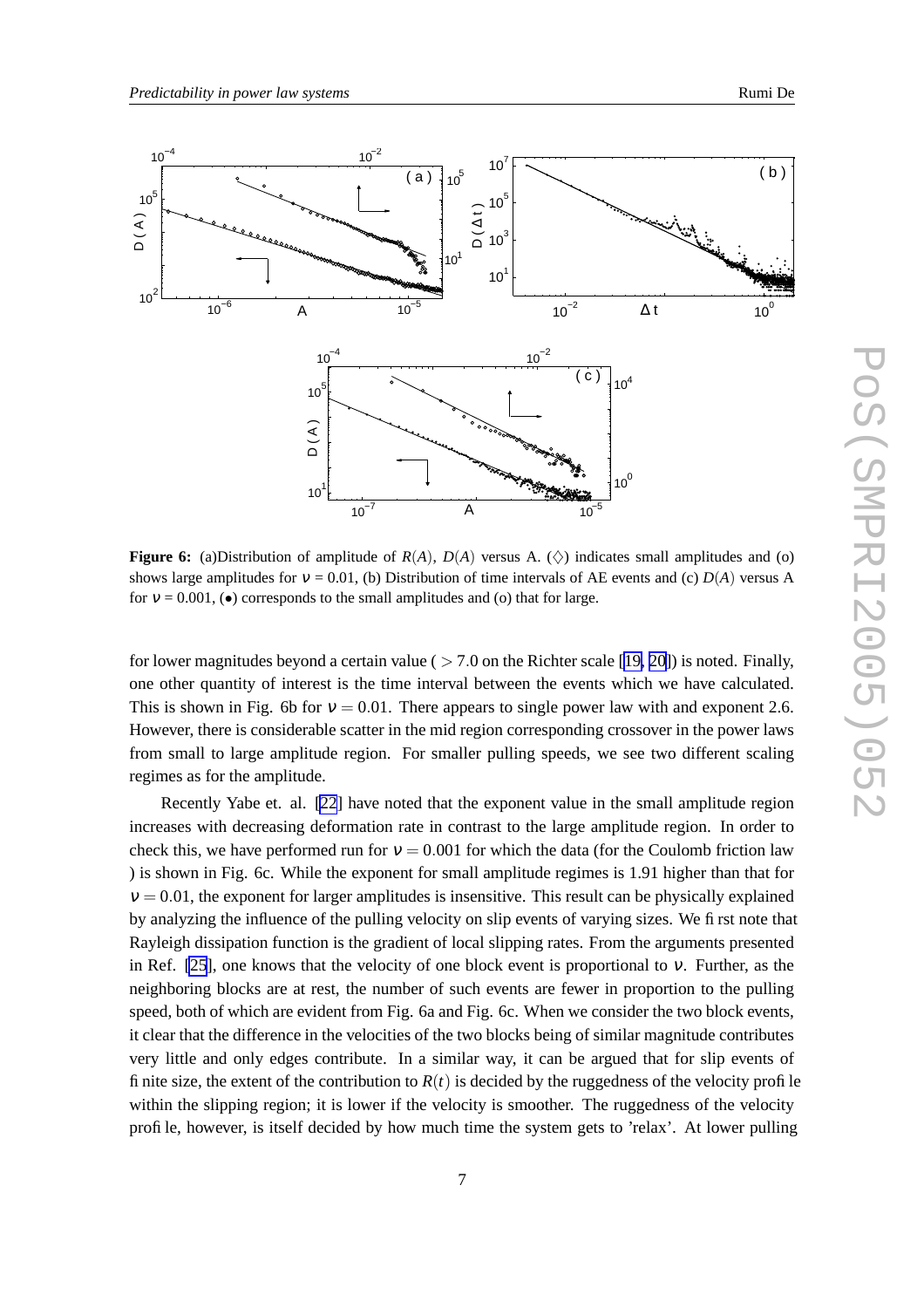<span id="page-7-0"></span>velocities, there is sufficient time for the blocks to relax compared to higher pulling velocities. Thus, the velocity profile within slip event of certain magnitude tends to be much more smooth at low v compared to at higher higher v as in the latter case it does not allow for full relaxation (to attain near quasi-stationary state).

### **4. Discussions**

In summary, within the scope of this model, we have shown that acoustic emission could be used as a possible precursor for detecting an event during the process of failure. In the case where the friction includes a creep branch, we find that the time of failure can be predicted quite accurately. In the coulomb case, the energy dissipated is quite noisy. Even then, the predicted failure time is quite reasonable. At the first sight, the predictability aspect appears to be surprising considering the fact the statistics of the events exhibits a power law. However, the data collapse for different events clearly suggests that the dynamics of approach to large events is itself universal and scale invariant. This scale invariant form implies that all events of detectable magnitude is describable by the same equation, the only limitation being the ability to detect. One limitation of Eq. (2) is that the magnitude of the energy dissipated appears to bear no correlation with the magnitude of the slip event as larger events often show higher  $R(t)$ . For instance, even when the ratio of the kinetic energies between two events is four orders smaller, the energy dissipated  $R(t)$ in the two cases do not scale in proportion. For the same reason, the model is unable to predict the magnitude of the event. We stress that this precursor effect is absent in the total kinetic energy or other variables. We also expect these results to be applicable at the laboratory level in failure of materials and structures. It is worth noting that the form of approach to failure is different from that given by Huang et al [\[16](#page-8-0)]. Apart from this, the model also predicts that there are two exponent values one for small amplitudes and another for large amplitudes consistent with experimental results [\[21](#page-8-0)]. We also find that the exponent value corresponding to low amplitudes to be much more sensitive to the pulling speed than that at large amplitudes. This dependence on the pulling speed has been be traced to the form of  $R(t)$ , namely, the gradient of the local strain rate. Finally, our analysis shows that the exponent values of the bursts of acoustic energy is not the same as that of the event size distribution (as used in Ref.[[25\]](#page-9-0)).

## **5. Acknowledgment**

The authors wish to acknowledge the support from Department of Science and Technology (DST). GA wishes to acknowledge the grant of Raja Ramanna Fellowship.

#### **References**

- [1] I. Main, *Statistical physics, seismogenesis and seismic hazard*, Rev. Geophys. **34** (1996) 433.
- [2] K. Mogi, *Study of the elastic shocks caused by the fracture of heterogeneous materials and its relation to earthquake phenomena*, Bull. Earthquake Res. Inst. **40** (1962) 125.
- [3] C. H. Scholz, *Microfracturing and the inelastic deformation of rock in compression*, J. Geophys. Res. **73** (1968) 1417.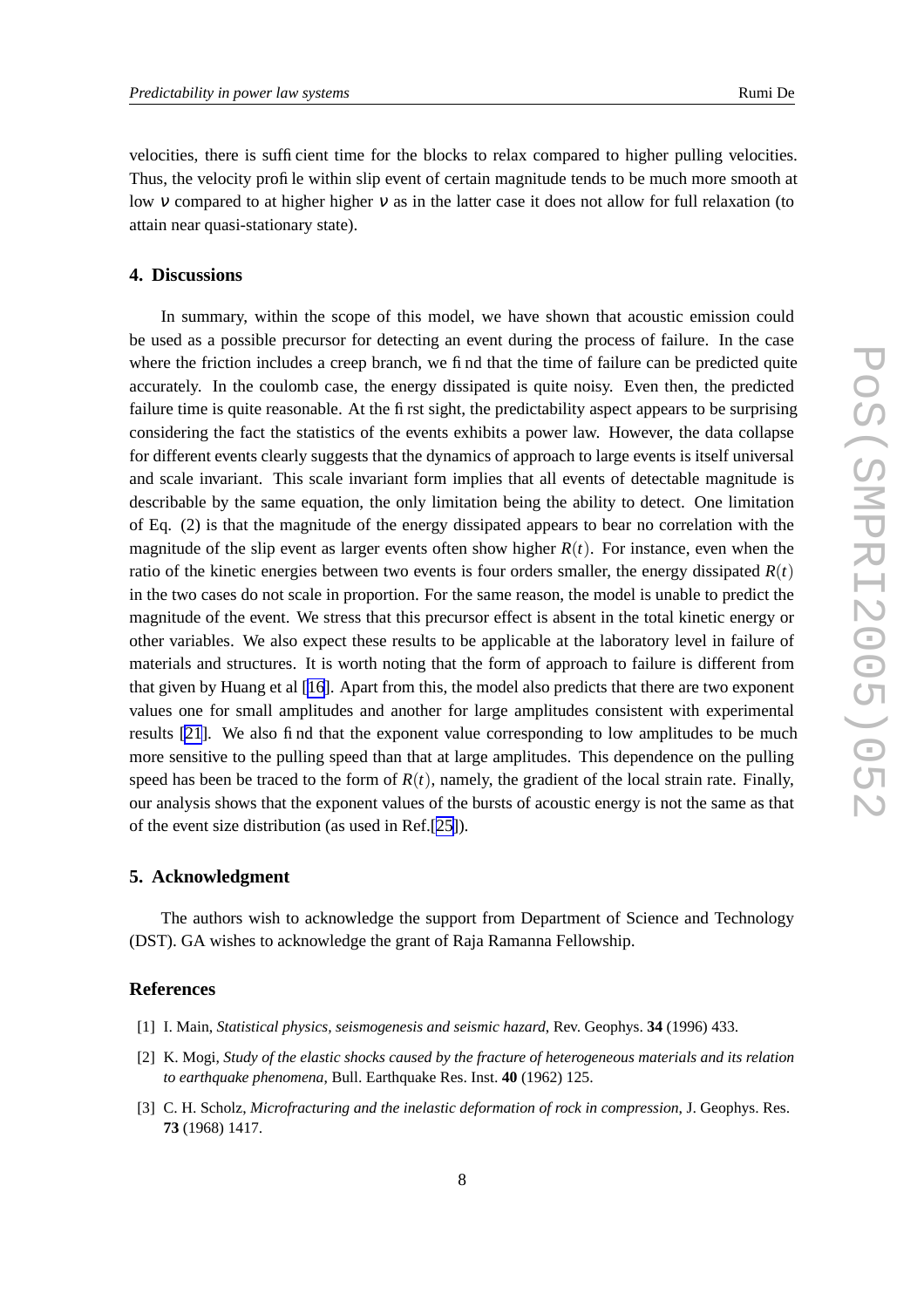- <span id="page-8-0"></span>[4] A. Lockner, J. D. Byerlee, V. Kuksenko, A. Ponomarev, and A. Sidorin, *Quasi-static fault growth and shear fracture energy in granite*, Nature **350** (1991) 39; A.Lockner, *The role of acoustic emission in the study of rock fracture*, Int. J. Rock Mech. Min. Sci. and Geomech. Abstr. **30** (1993) 883.
- [5] C. H. Scholz, *The frequency-magnitude relation of microfracturing in rock and its relation to earthquakes*, Bull. Seismol. Soc. Am. **58** (1968) 399.
- [6] P. R. Sammonds, P. G. Meredith, and I. G. Main, *Role of pore fluids in the generation of seismic precursors to shear fracture*, Nature **359** (1992) 228.
- [7] P. Diodati, F. Marchesoni, and S. Piazza , *Acoustic emission from volcanic rocks: an example of self-organized criticality*, Phys. Rev. Lett. **67** (1991) 2239.
- [8] A. Petri, G.Paparo, A. Vespignani, A. Alippi, and M. Constantini, *Experimental evidence for critical dynamics in microfracturing processes*, Phys. Rev. Lett. **73** (1994) 3423.
- [9] A. Garcimartin, A. Guarino, L. Bellon, and S. Ciliberto, *Statistical properties of fracture precursors*, Phys. Rev. Lett. **79** (1997) 3202.
- [10] M.-Carmen Miguel, A. Vespignani, S. Zapperi, J. Weiss, J. R. Grasso, *Intermittent dislocation flow in viscoelastic deformation*, Nature **410** (2001) 667.
- [11] E. Vives, J. Oktin, L. Manosa, I. Rafols, R. Perez-Magrane, and A. Planes , *Distributions of avalanches in martensitic transformations*, Phys. Rev. Lett. **72** (1994) 1694.
- [12] P. Bak, C. Tang, and K. Wiesenfeld , *Self-organized criticality: an explanation of 1/f noise*, Phys. Rev. Lett. **59** (1987) 381.
- [13] P. Bak and C. Tang, *Earthquakes as a self-organized critical phenomenon*, J. Geophys. Res. **94** (1989) 15635.
- [14] R. Ahluwalia and G. Ananthakrishna, *Power-law statistics for avalanches in a martensitic transformation*, Phys. Rev. Lett. **86** (2001) 4076.
- [15] Nature debate, *Is the reliable prediction of individual earthquakes a realistic scientific goal?* http://helix.nature.com/debates/earthquake (1999).
- [16] Y. Huang, H. Saleur, C. Sammis, and D. Sornette, *Precursors, aftershocks, criticality and self-organised criticality*, Europhys. Lett. **41** (1998) 43.
- [17] J. Rosendahl,M. Vekic, and J. E. Rutledge, *Predictability of large avalanches on a sandpile*, Phys. Rev. Lett. **73** (1994) 537.
- [18] M. Acharyya and B. K. Chakrabarti, *Growth of breakdown susceptibility in random composites and the stick-slip model of earthquakes: Prediction of dielectric breakdown and other catastrophes*, Phys. Rev. E **53** (1996) 140.
- [19] J. F. Pacheco, C. H. Scholz, and L. R. Sykes, *Changes in frequency-size relationship from small to large earthquakes*, Nature **355** (1992) 71.
- [20] A. Sornette and D. Sornette, *Self-organized criticality and earthquakes*, Europhys. Lett. **9** (1989) 197.
- [21] Y. Yabe, N. Kato, K. Yamamoto, and T. Hirasawa, *Effect of sliding rate on the activity of AE during stable sliding*, Pure Appl. Geophys. **160** (2003) 1163.
- [22] Y. Yabe, *Rate dependence of AE activity during frictional sliding*, Geophys. Res. Lett. **29** (2002) No.10.1029/2002GL014865.
- [23] Landau L. D. and Lifschitz E. M., *Theory of Elasticity*, Pergamon, Oxford, 1986.